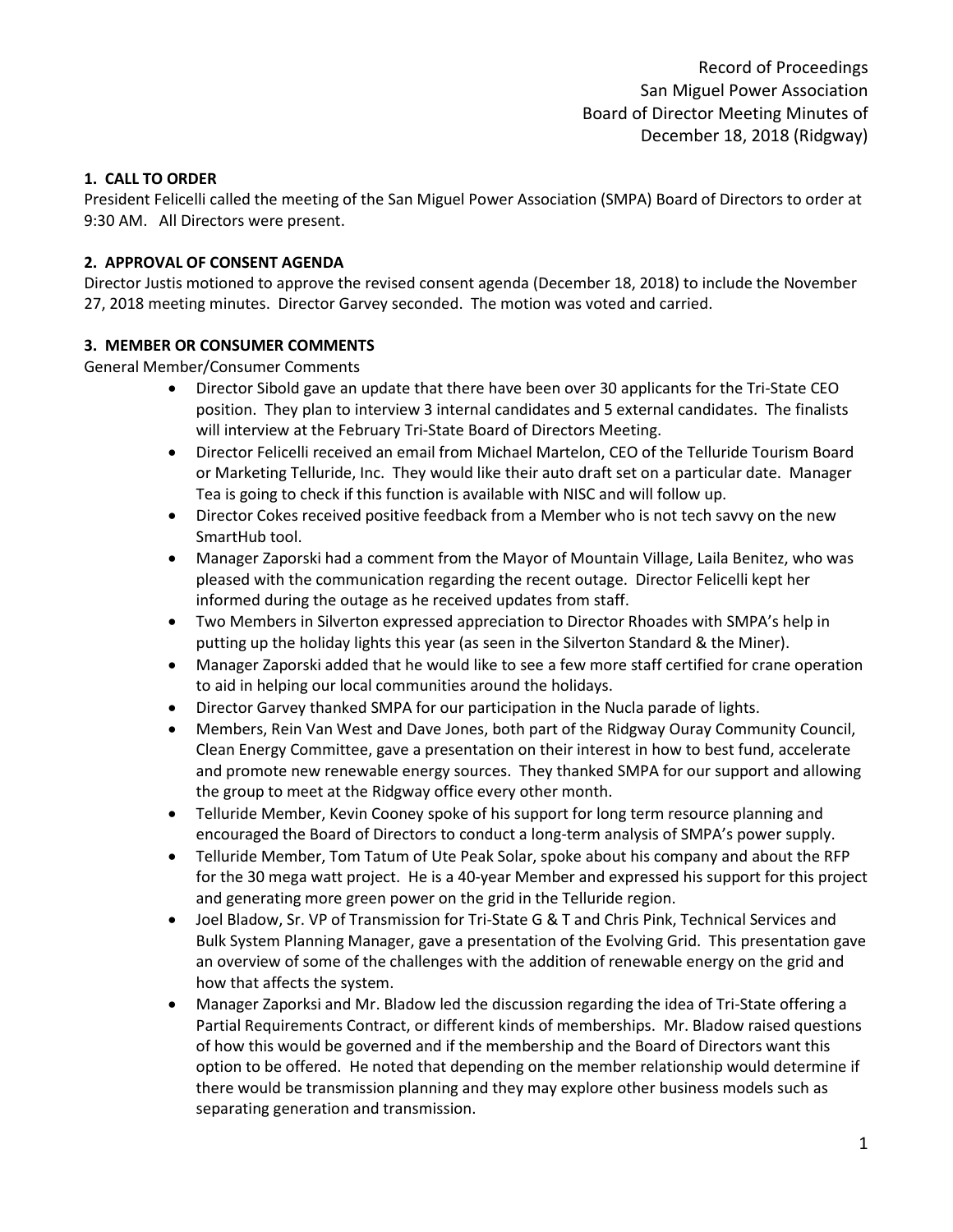Record of Proceedings San Miguel Power Association Board of Director Meeting Minutes of December 18, 2018 (Ridgway)

Manager Zaporski asked about the current status of the Southwest Power Pool (SPP), knowing that Xcel Energy withdrew. Bladow explained that without Xcel [Energy] it wouldn't work out. Tri-State feels there is still potential to move forward if there is more interest, or if Xcel reconsiders.

Mr. Cooney questioned if there would be an opportunity to give input to the 2019 Integrated Resource Plan (IRP) planning. Mr. Bladow explained that Tri-State has processes in place to allow for input in the planning.

Mr. Tatum asked if Tri-State expects legislature to change requirements. Mr. Bladow is not sure on how things will change, but, expects that Tri-State will be involved to give input to give what concerns, constraints, timing and cost impacts any legislation changes will have on generation and transmission.

# **4. STRATEGIC PLANNING**

Implement beneficial technology. Analyze, evaluate and make final proposal for software application in customer information and financial information systems- Doug Tea

Manager Tea reviewed the technology plan with the Board of Directors and the NISC implementation phases and modules that have been met. The GIS conversion has revealed some issues and implementation has been delayed. He showed a demonstration of the Outage Management System. Moving into 2019 IT will look to implement the barcoding interface, Call to Order (Board Meeting software), prepaid option, payment remit processing, and MDMS/DA (engineering analysis).

Instill an impeccable safety culture- Paul Enstrom & Duane Oliver

Paul Enstrom reviewed new updates to the safety culture initiatives. Promotion of the safety slogan for 2019 will include beanie hats and small stickers and proposing challenge coins. Staff is still working to schedule an Electrical Hazard Awareness Clinic in Nucla for winter 2019. The Safety Committee has slated the RMEL Safety Conference and CREA Loss Control Seminar for 2019 training. Employee safety presentations are scheduled for 2019. Scheduled in February is a meter and meter base safety presentation and also in 2019 a presentation on protective devices and how controllers work. The Safety Committee is looking to bring in drug awareness and human performance training in 2019. The electronic message boards were rolled to implement in 2019 and building and security improvements as well.

#### Employee Recognition

Manager Zaporski presented Mike Therriault with an Employee Recognition Award for the category of Personal Achievement. Mike climbed, summited and skied Mount Orizaba, the highest peak in Mexico.

# **5. CEO REPORT**

#### **C.E.O. Items**

# Partial Requirements Contract discussion

Manager Zaporski explained that United Power Cooperative (United) would like to meet with SMPA to discuss the topic of partial requirements contract. The Board agreed that they would like to listen to United and would aim to invite them to the February Board of Directors Meeting to discuss this in open session.

#### Legislative Update

Manager Zaporski recapped the last CREA Managers Meeting which included a work session with the CREA Board of Directors to address how the Colorado cooperatives would like to respond to the imminent legislation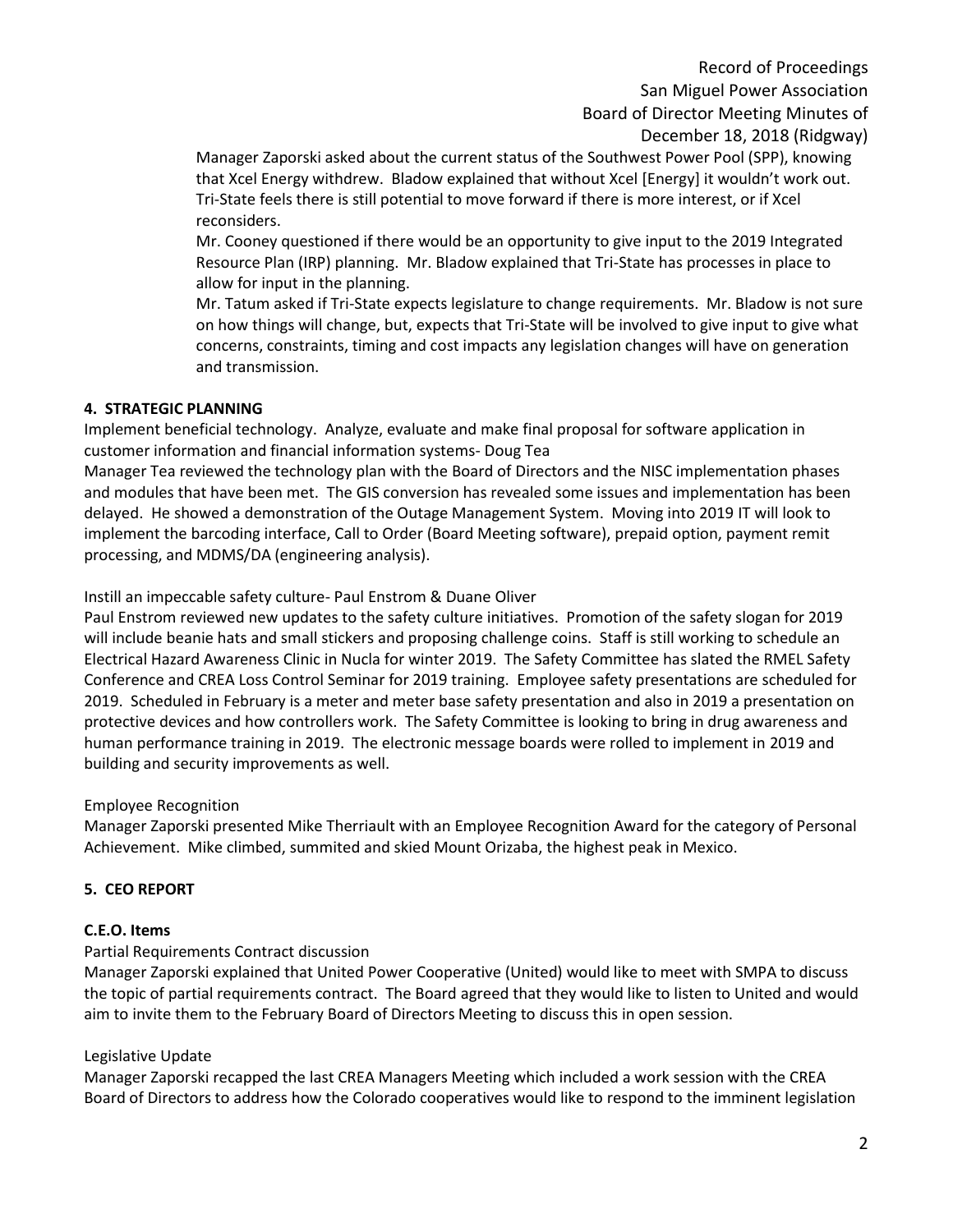# Record of Proceedings San Miguel Power Association Board of Director Meeting Minutes of December 18, 2018 (Ridgway)

to increase renewable energy. The overall consensus was that we (coops) would not like to fight it and would like to work with the legislature to try to help cooperatives.

#### **Introduction of Employee Guests**

Manager Zaporski presented the Employee Recognition Award to Mike Therriault earlier in the meeting.

#### **Corporate Donations**

There were no donations for review this month.

#### **Board Donations**

Director Cokes undecided on an organization, opted to roll her last \$100, unused. Director Rhoades donated \$100 to the Silverton Skijoring event. Director Sibold donated \$200 to the Ouray Food Pantry. Director Felicelli donated \$200 to the Telluride Elks Club and \$150 to Angel Baskets.

#### **Finance Update**

Coop Director Finance Training Manager Mertz re-introduced the idea of revenue deferral and what our anticipated margins may be in 2018. He plans to bring it to the Board for approval with a resolution in January.

#### **Marketing & Member Services**

Manager Freeman explained that we are on track to send out capital credit checks the  $26<sup>th</sup>$  of December and noting that the largest checks are giving back to local governments, schools and the ski area.

#### **Information Technology**

Manager Tea had no other updates other than his report and strategic initiative update.

#### **Administration & Human Resources**

Manager Zaporski updated the Board of the retirement of Fran Lendin-Graybeal, who has worked for the company for 26 years. SMPA will host a retirement luncheon or party for Fran with details coming soon. The Member Services Representative position is currently posted with no interest internally. Revisions to the Human Resources position are finalized. This position will no longer be management. Internal interviews will be held the 19<sup>th</sup> of December.

#### **Engineering**

Manager Riley gave an update on the Telluride/Mountain Village Reliability Project; noting that there will be full SCADA functionality on both ends by the end of December.

#### **Operations**

Manager Oliver did not have any other updates other than his report. He showed photos of the recent work completed on Red Mountain Pass.

#### **Safety and Regulatory Compliance**

There were no updates other than what was in the safety report.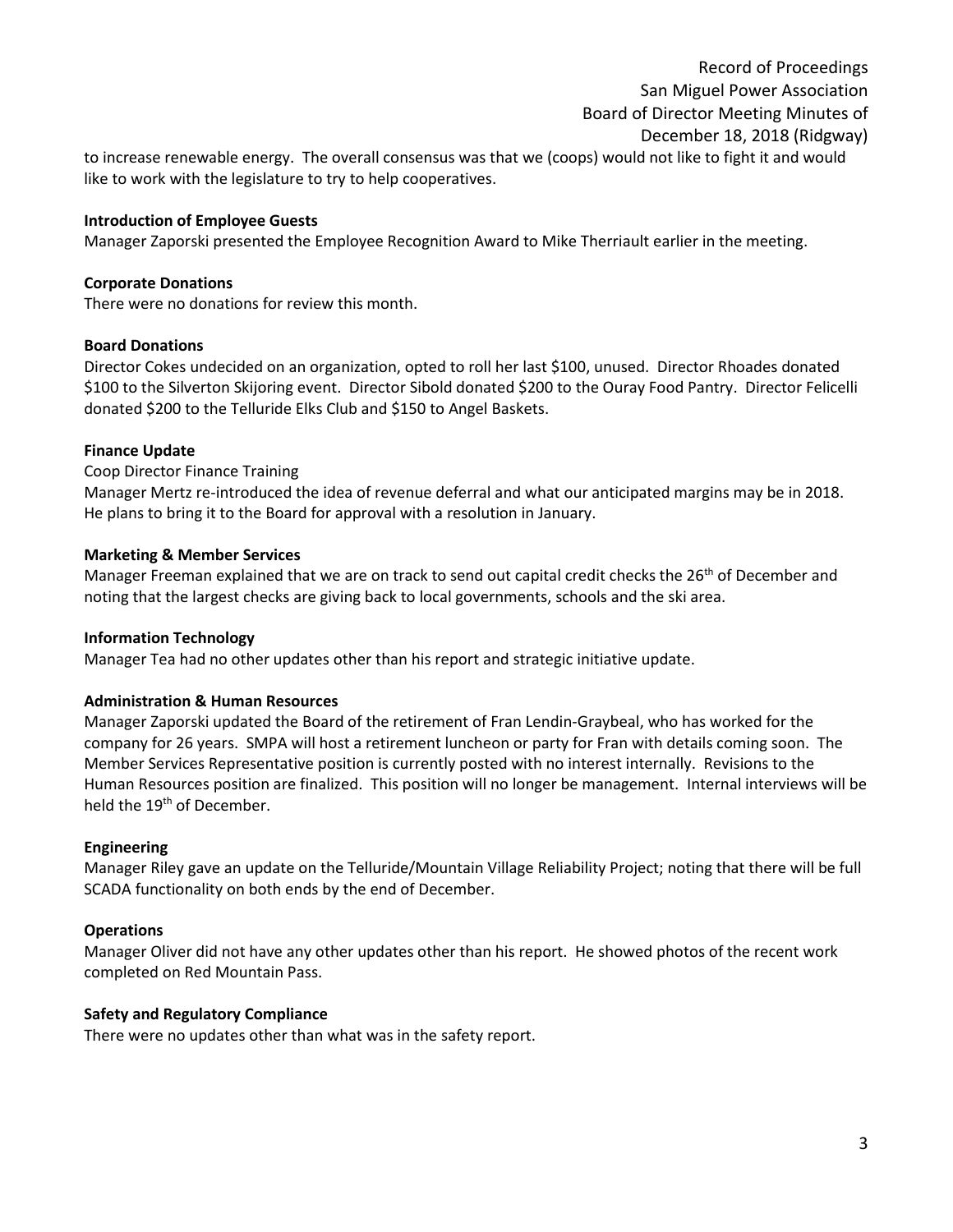#### **6. ATTORNEY'S REPORT**

Director Rhoades made a motion at 1:57 PM to enter into executive session for personnel and contractual issues. Director Garvey seconded. The motion was voted on and carried. The board entered into executive session at 1:57 PM and came out at 3:52 PM. While in executive session no decisions were made, nor votes taken.

## Attorney Engagement Agreement

Director Alexander motioned to retain General Counsel, Jim Link and attorney, Mike Hockersmith. Director Sibold seconded. The motion was voted and carried.

# **7. ASSOCIATED MEETING REPORTS**

CREA- Bob Justis

Director Justis distributed his notes via email to the Board of Directors. He requested attendance for the CREA Annual Meeting, earlier than normal due to conflicts with a NRECA conference.

Western United- Dave Alexander n/a

Eco Action- Jack Sibold n/a

## Tri-State – Jack Sibold

Director Sibold explained that the Tri-State Board will begin Strategic Planning in January. Some topics that will be discussed are: Bylaw amendments to include different types of contracts, contract committee preparation (to begin in early 2019), and potential LIFO (last in & first out) payouts for capital credits. Tri-State will review the wholesale requirements contract. They will look at different types of contracts to be considered since other organizations want to buy electricity from Tri-State (without a wholesale contract) who may want a partial requirements contract. There were thirty candidates submitted for the CEO position that closed on Dec. 15<sup>th</sup>. A selection committee has been formed and three candidates will be interviewed by the Board of Directors. 30 million dollars of patronage capital will be returned to member systems. This is three times more than the typical year.

#### **8. BOARD TRAVEL**

The Board is invited to an informational meeting to be held in Mountain Village on January 10<sup>th</sup>.

#### **9. MISCELLANEOUS**

Director Felicelli motioned to make Director Garvey the NRECA Annual Meeting voting delegate and Director Sibold as the alternate. Director Rhoades seconded. The motion was voted and carried.

#### **10. BOARD CALENDAR REVIEW**

n/a

#### **11. NEXT MEETING**

The next Board of Directors Meeting will be January 22, 2019 in Nucla.